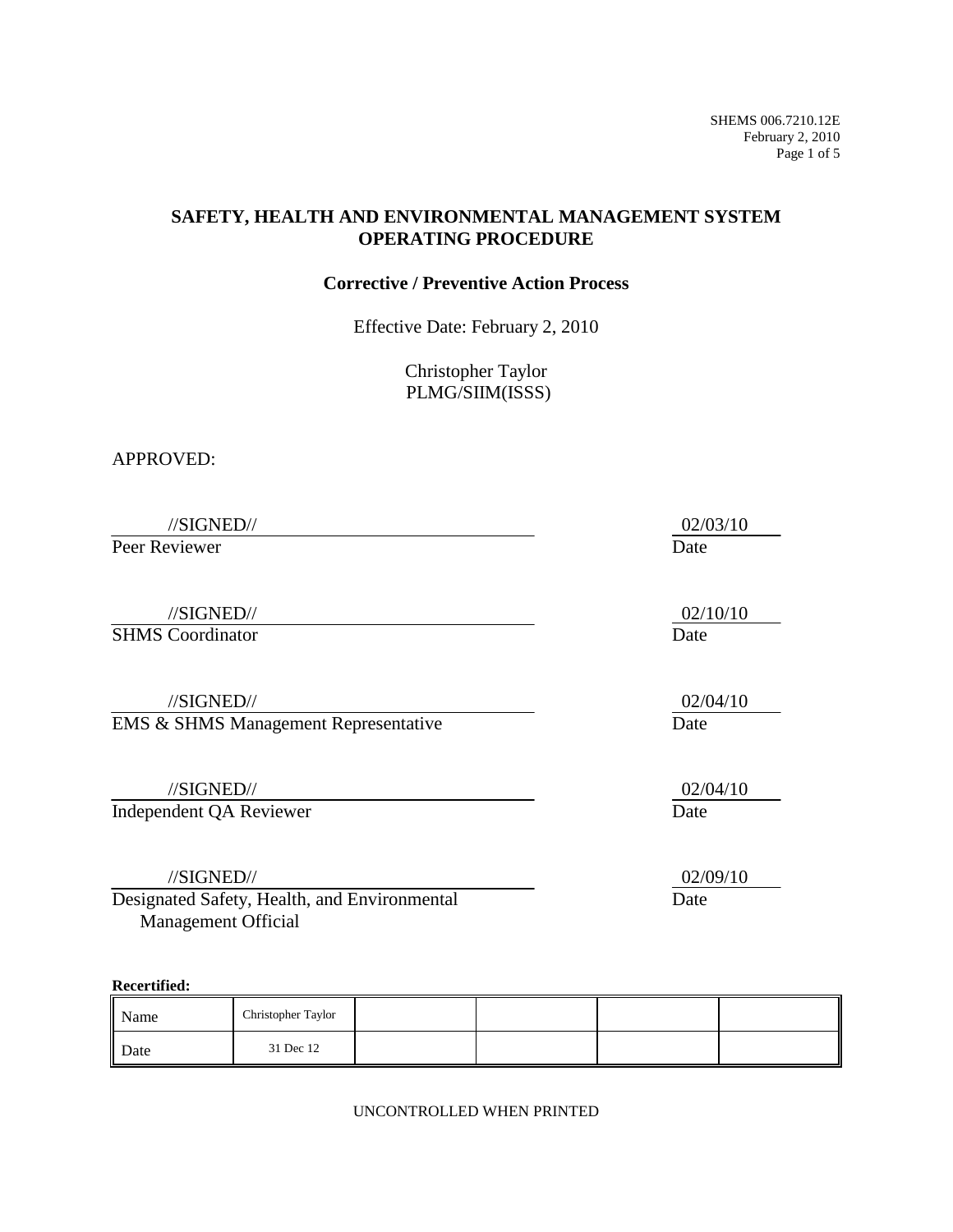# **TABLE OF CONTENTS**

| <b>Section</b> | <b>Section Title</b>                               | Page |
|----------------|----------------------------------------------------|------|
| $\mathbf{A}$ . |                                                    |      |
| <b>B.</b>      |                                                    |      |
| $\mathbf{C}$ . |                                                    |      |
| D.             |                                                    |      |
| E.             | <b>OUALITY ASSURANCE AND OUALITY CONTROL5 of 5</b> |      |
| F.             |                                                    |      |

**ATTACHMENTS:** None

UNCONTROLLED WHEN PRINTED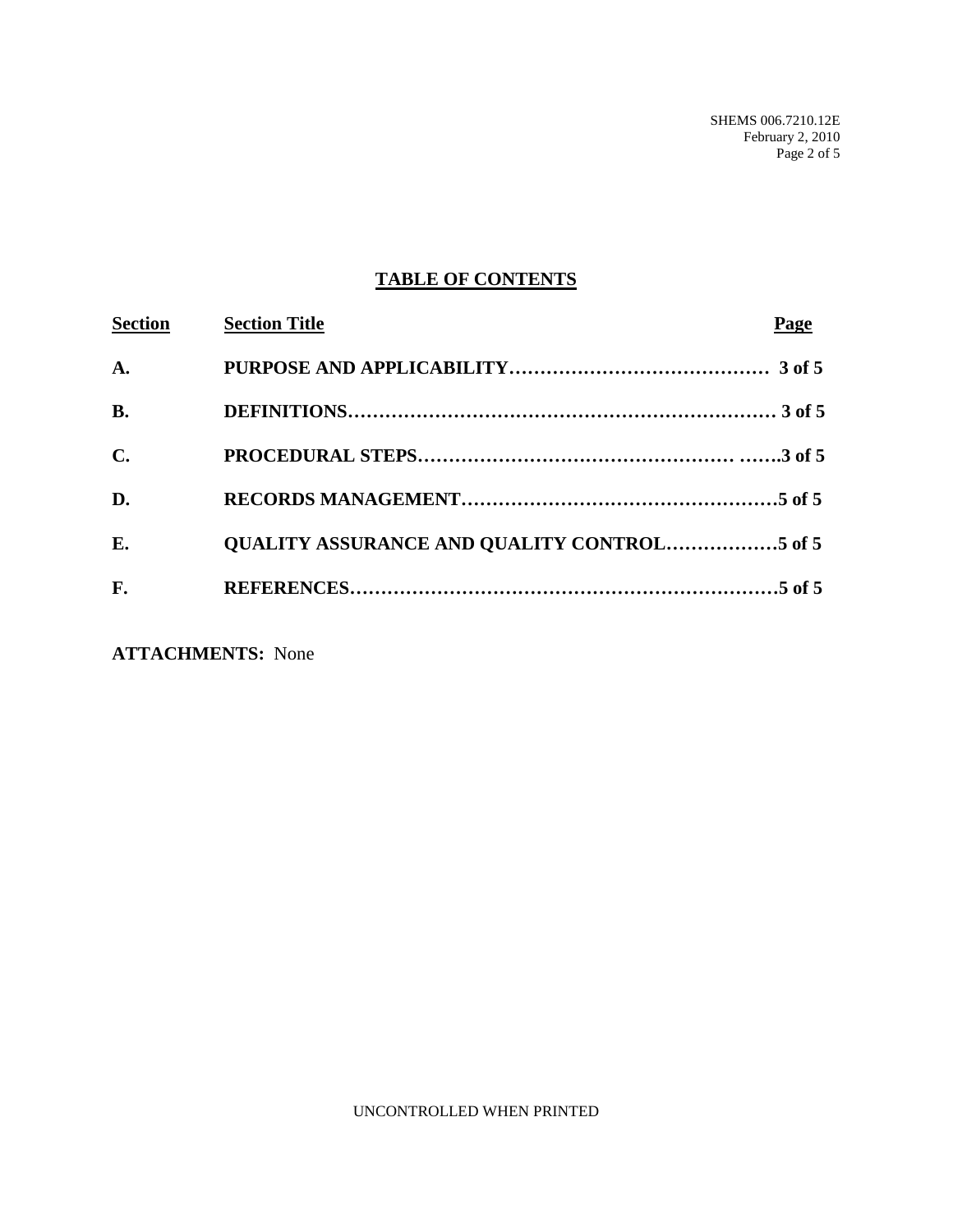## **A. PURPOSE AND APPLICABILITY**

The purpose of this Operating Procedure (OP) is to define authorities, procedures, and responsibilities for investigating and eliminating actual and potential regulatory noncompliances and management system nonconformances. The desired outcome of this OP is the elimination of noncompliances and nonconformances, along with any adverse impacts that may be caused by them, and to prevent their recurrence. This OP applies to all facets of the Region's Safety and Health Management System (SHMS) and Environmental Management System (EMS).

## **B. DEFINITIONS**

All definitions may be found in the document titled *US Environmental Protection Agency Region 7 Safety, Health, and Environmental Management System Terms and Definitions* (SHEMS 007.9000.02) contained in the EMS Manual or in the SHMS Manual. For the purposes of this OP, the following terms apply:

- Corrective Action
- Document
- Record
- Internal Audit
- Noncompliance
- Nonconformance
- Preventive Action
- Responsible Manager
- Senior Management

# **C. PROCEDURAL STEPS**

Actual and potential regulatory noncompliances and management system nonconformances are typically discovered during program management reviews, compliance assessments, or conformance audits. However,

- 1. If possible, actions to address regulatory compliance deficiencies should be taken by employees at the time a noncompliance is identified in order to bring the process back into a state of compliance.
- 2. If the actual or potential regulatory noncompliance or management system nonconformance deficiency is discovered and the EMS Coordinator or SHMS Coordinator (*i.e.,* Coordinator) is not part of the discovery process the person(s) making the discovery shall notify the appropriate Coordinator as soon as possible whether or not the deficiency was corrected.
- 3. The Coordinator shall initiate the Corrective/Preventive Action Process. This process may proceed formally, as described in the remaining steps of this OP, or the Coordinator may opt to document the deficiency and the decision not to proceed formally in the Nonconformity – Corrective Action – Preventive Action folder in the

UNCONTROLLED WHEN PRINTED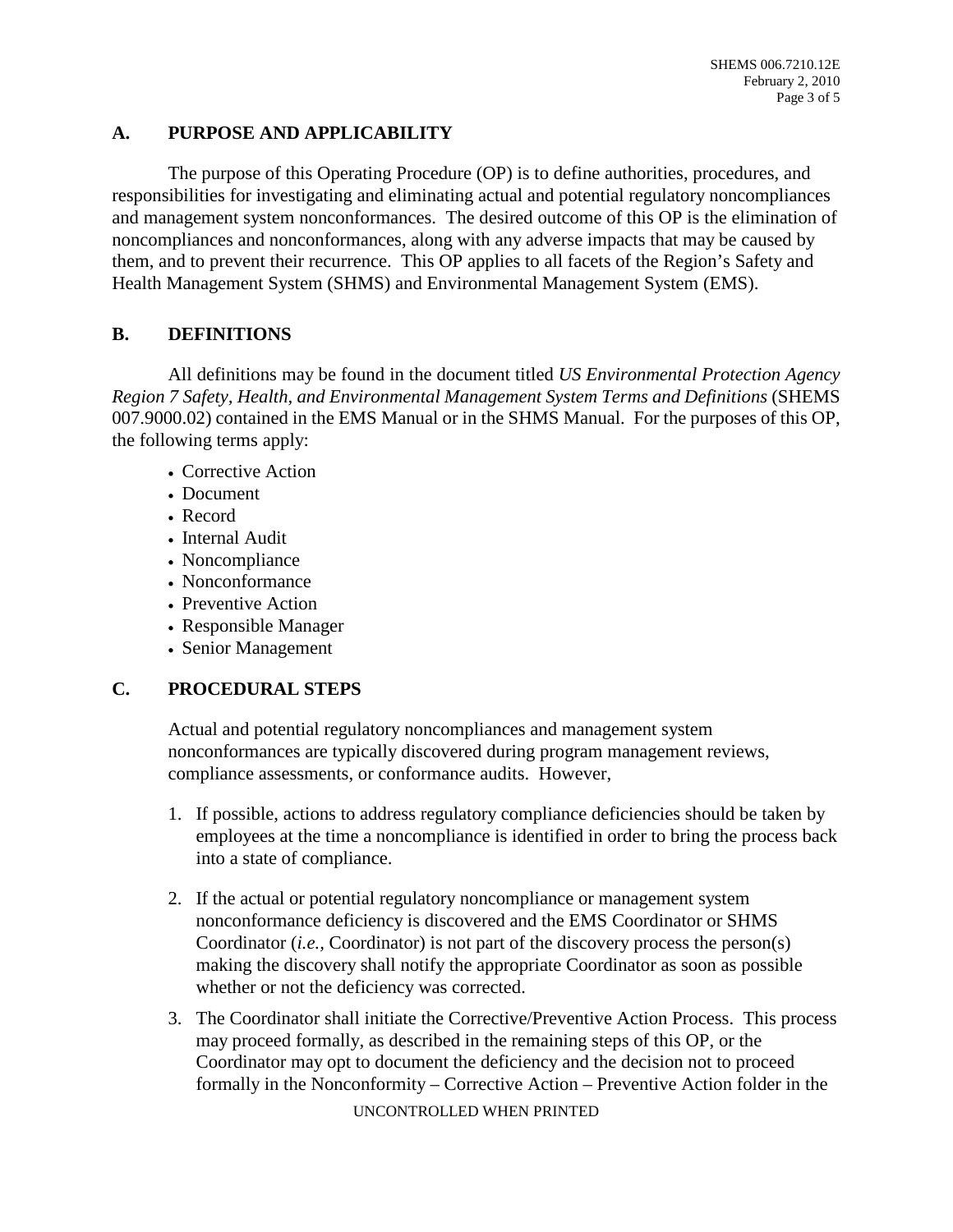EMS or SHMS Manual. If the Coordinator determines that the formal process should go forward, they will begin this process by gathering information to complete Sections 1 – 3 of the Corrective/Preventive Action Form (CPAF – SHEMS 082.5250.00). The Corrective/Preventive Action Control Code number will be the same as the document control number and will be assigned by the Coordinator in accordance with SHEMS 006.7210.02, *Document Control*.

- 4. The Coordinator, Responsible Manager in the area where the noncompliance or nonconformity was observed, and/or members of the Responsible Manager's staff will conduct a root cause analysis using the "Five Whys" technique<sup>[1](#page-3-0)</sup> to determine the most likely factor(s) that contributed to the deficiency and annotate the results of the analysis in Section 4 of the CPAF.
- 5. Following root cause analysis, the Responsible Manager and the Coordinator will determine the appropriate action(s) needed to correct and/or prevent the recurrence of the deficiency. The Coordinator will then determine if the potential exists for similar deficiencies to occur in other parts of the Region. If a potential deficiency exists, organizational elements with a stake or interest in the proposed action(s) must be consulted with and concur with the proposed preventive action. If the action requires a significant change in organizational structure or the commitment of resources, the Responsible Manager will raise the issue to Senior Management for their concurrence and action. Actions to be taken, performance indicators related to the actions, due dates and actual completion dates for the actions, and persons responsible for the actions will be annotated in Section 5 of the CPAF by the Responsible Manager. The Responsible Manager will document progress toward completion of the actions in Section 6 of the CPAF.
- 6. The Responsible Manager shall ensure that all actions are completed, working, and documented on the CPAF. When satisfied that this is done, the Responsible Manager will sign and date Section 7 of the CPAF and return it to the Coordinator. If the Coordinator agrees that all necessary corrective and/or preventive actions are complete, they will countersign and date in Section 7 and fill in the "Date Actions Completed" portion of Section 1.
- 7. Following a reasonable period of time (typically  $2 6$  months), the Coordinator will assess the corrective/preventive actions taken to determine if they are effective in achieving the desired result(s) and document their findings in Section 8 of the CPAF.

i

<span id="page-3-0"></span><sup>1</sup> The "Five Why's" is a method for rapidly determining the root cause of a problem popularized by Taichi Ohno, the father of the Toyota Production System. His technique was to approach any problem and keep asking "Why" until he was satisfied that the answer showed him what was really the source of the problem. He found over time that by asking "why" five times he usually ended up with the right information to go and fix the problem, hence the name "Five Whys."